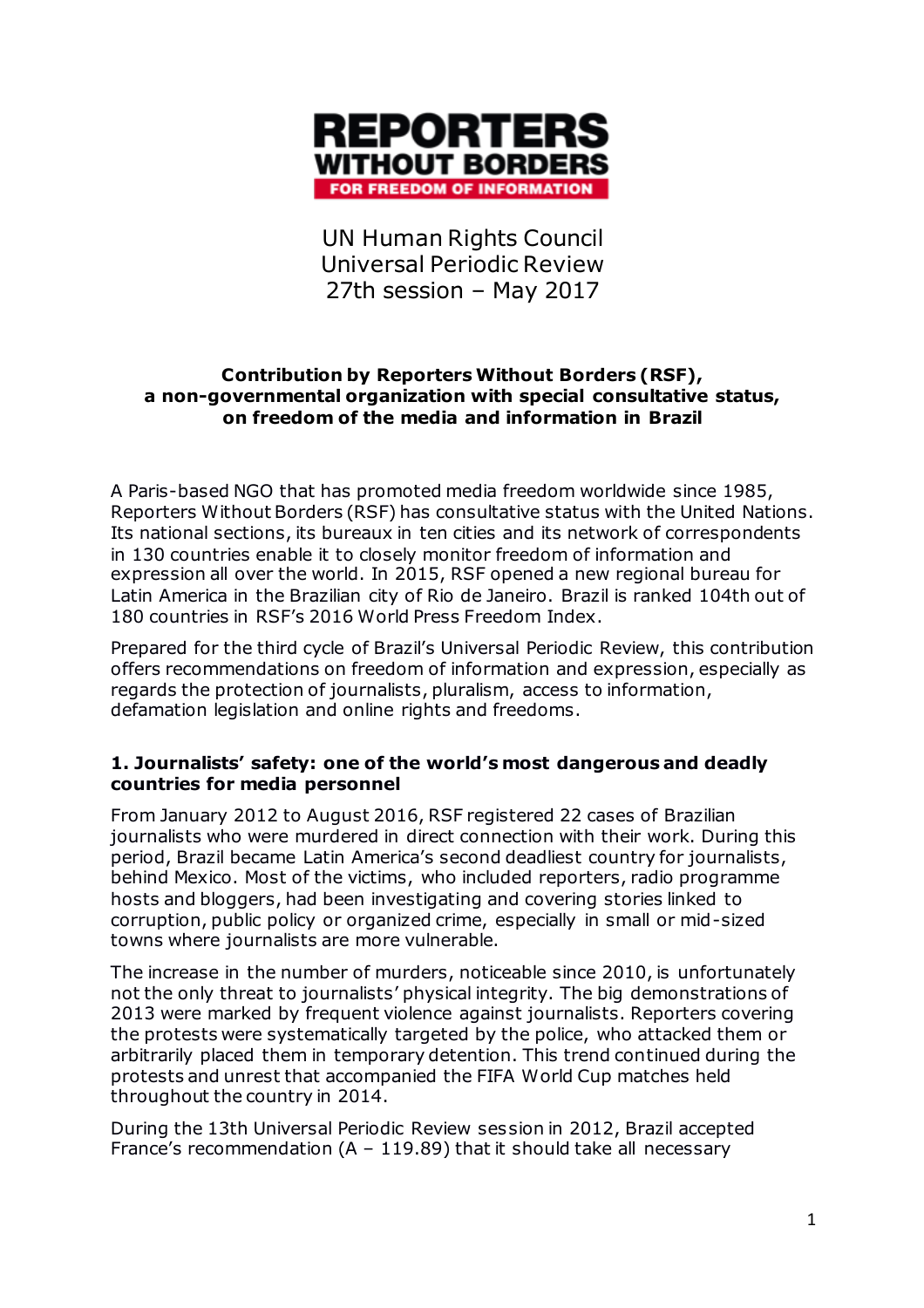measures to ensure the physical integrity of journalists and human rights defenders.

In October 2012, the federal government created a Working Group attached to the Secretariat for Human Rights (SDH) that was asked to analyse cases of violence against journalists and propose measures to ensure that they are protected in future. The Working Group's final report, which took two years to compile with the help of representatives of the ministries of communication and justice and civil society organizations, said that 321 journalists had been the victims of violence from 2009 to 2014 and that the local authorities were directly involved in many of these cases.

Among its proposals, the Working Group said the government should create a Public Observatory on Violence against Journalists in partnership with the United Nations; extend the Protection Programme for Human Rights Defenders to journalists and bloggers who have been the target of threats or murder attempts; put the federal authorities in charge of all investigations into crimes of violence against journalists; and establish good conduct procedures for the police in order to guarantee the safety of journalists during demonstrations. The government has implemented none of these recommendations.

# **2. Pluralism limited by heavily concentrated media ownership**

The 1962 telecommunications law (Lei 4417/62) has undergone no significant changes in the half-century since its adoption and continues to be the main legal instrument for regulating broadcast media frequencies and licences. This clearly outmoded law no longer complies with international norms, which regard media pluralism as a key component of freedom of information and expression.

Long dominated by the private sector, Brazilian media ownership is extremely concentrated and unevenly distributed, limiting the diversity of views represented in the media. Article 220 of the 1988 federal constitution bans monopolies and oligopolies in the communications sector but congress has yet to define what constitutes a monopoly or oligopoly. So there is no explicit norm restricting horizontal or vertical ownership in the media. Similarly, article 54 of the federal constitution bans senators and deputies from owning TV channels or radio stations but 40 parliamentarians control at least one TV channel or radio station either directly or indirectly. The media therefore suffer from deeply entrenched conflicts of interest and a marked lack of independence from the centres of power.

On 24 June 2016, RSF and the UN and OAS rapporteurs on freedom of expression voiced concern about government intervention in the management of the state broadcasting company, the EBC, after then Interim President Michel Temer issued a decree firing the EBC's director-general. This violated the 2008 law creating the EBC, which provides for a four-year term of office for each director-general regardless of political or electoral developments. Brazil's president cannot fire the director-general or appoint a new one until the existing one has completed his or her four-year term. This provision was intended to guarantee the impartiality and independence of the EBC, which has had to wage several battles to maintain its independence vis-à-vis the government since its creation.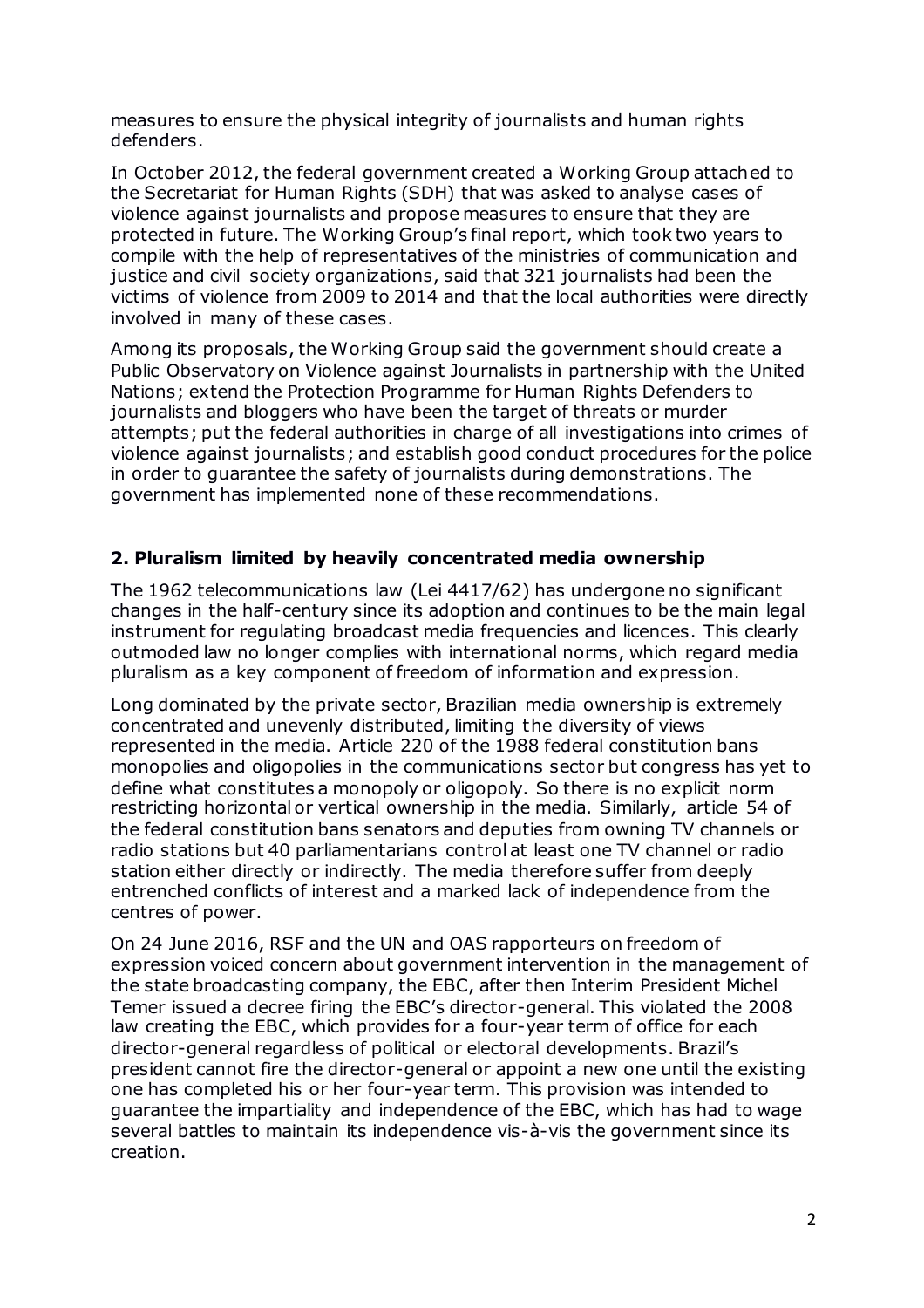The process of allocating licences to community broadcast media is meanwhile regarded as excessively slow and restrictive. Community TV and radio stations that decide to keep broadcasting in the hope of eventually obtaining a licence or getting an old licence renewed are very often the victims of violent raids, confiscation of equipment and arbitrary prosecutions.

The allocation of broadcast licences does not sufficiently respect the criteria of transparency and fairness, and takes no account of civil society grievances. Parity in the share-out of licences between community, state and private sectors is not respected.

And the 1998 legislation regulating community broadcasting imposes ridiculously low limits on the power of transmitters – 25 watts for community radio stations and 100 watts for community TV stations. Most community broadcasters regard the law as obsolete and completely inappropriate.

# **3. Criminalization of defamation and arbitrary prosecutions**

In 2009, the Federal Supreme Court, Brazil's highest court, finally overturned a 1967 press law inherited from the military dictatorship that provided for severe and completely disproportionate penalties in cases of defamation in which a person's "honour" was deemed to have been questioned. This was a significant but nonetheless inadequate step because Brazil's penal code still allows for criminal proceedings against journalists for defamation and related offences.

The criminalization of disrespect (*desacato*), defamation, insult and slander continue to have a disastrous impact on media freedom in Brazil. The Inter-American Commission on Human Rights (IACHR) has repeatedly deplored the fact that public officials constantly use these provisions to deter criticism. The IACHR has urged OAS member states to decriminalize defamation in order to comply with international norms.

The case of the journalist José Cristian Góes is a good example of the dangers of these provisions. Góes posted an opinion piece on his Infonet blog in May 2012. Entitled "Me, the colonel in me," it was a fictional tale in which an imaginary "colonel" complained about Brazil's current democracy. It criticized political practices in general but mentioned no names, dates, places or public positions. The vice-president of the Aracaju high court nonetheless bought civil and criminal defamation proceedings against Góes and he was sentenced to seven months and 16 days in prison on 4 July 2013 – a sentence that was immediately commuted to community service.

In February 2016, the *Gazeta do Povo* newspaper published a series of reports claiming that judges in the state of Paraná were being paid too much. Dozens of the state's judges and some prosecutors reacted by filing a total of 42 libel suits against five of the newspaper's employees, including three journalists. A total of more than 1.4 million reais (350,000 euros) in damages was demanded. Supreme Federal Court justice Rosa Weber finally suspended all the suits and hearings against *Gazeta do Povo*'s journalists in July but the case illustrated how public officials can abuse the law to silence their critics.

### **4. More progress needed on access to information**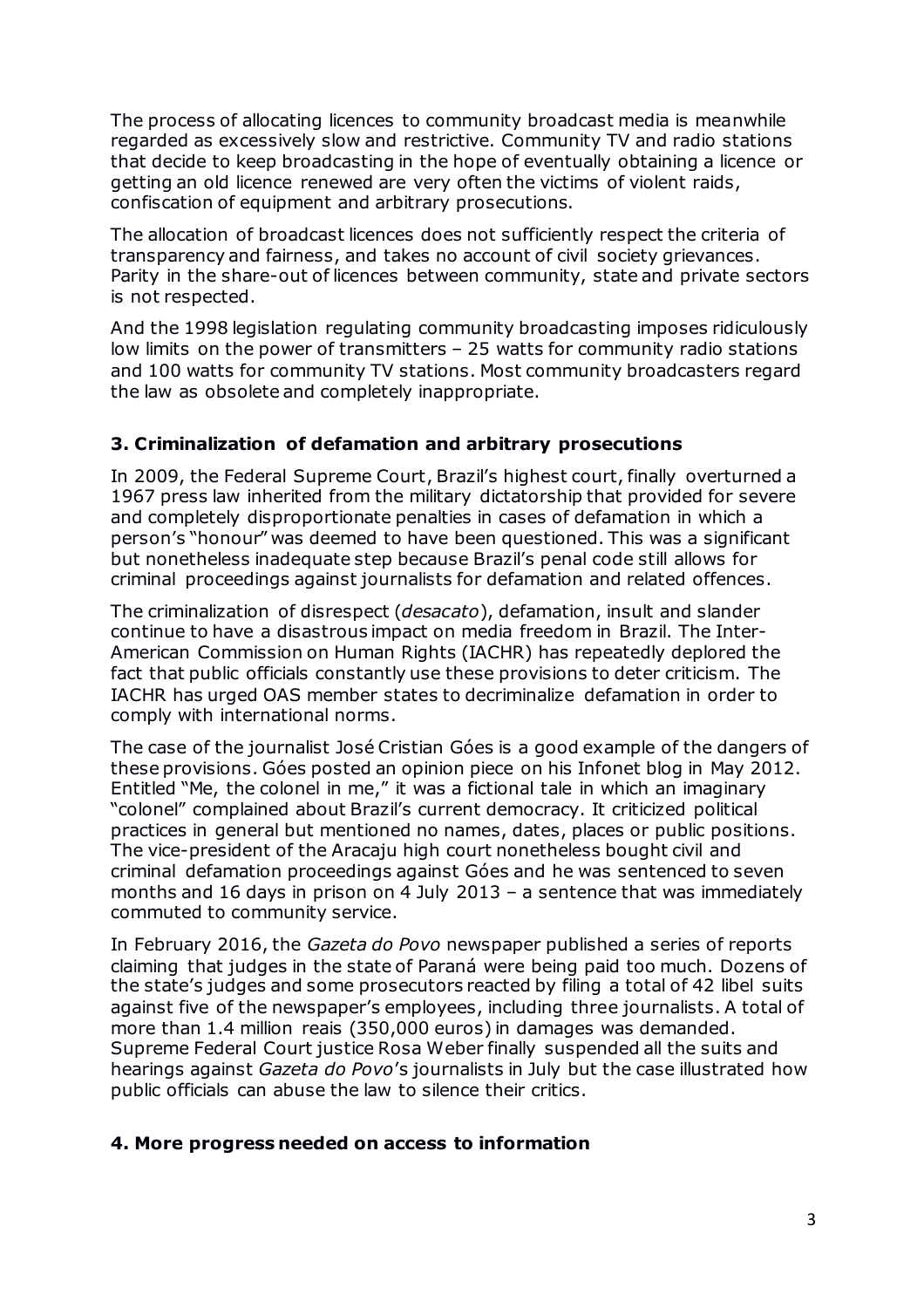The law on access to public information that took effect in May 2012 is an exemplary piece of legislation. But the government must ensure that it is properly implemented by the public entities concerned. Implementation is still posing many problems, especially at the state and municipal level. The nonresponse or incomplete response rate to requests for information is still too high. Furthermore, the principle of active transparency envisioned by the law is not always respected. Much information that should automatically be made available to the general public is not. More progress is needed on this law's effective implementation in order to reinforce public sector transparency and fully guarantee the right to freedom of information in Brazil.

# **5. Online freedom: established rights now threatened**

RSF salutes the *Marco Civil da Internet* (Internet Civil Framework), a 2014 law that regulates the Internet and protects online privacy and free speech. It put Brazil at the forefront of online civil rights protection in Latin America by affirming such key principles as "Net neutrality," which bans Internet service providers from giving preferential access, thereby preventing the creation of a "multi-speed Internet" and differential treatment of users. The *Marco Civil* also protects personal data and makes it impossible to block content without a court order. And it says that, except in cases of non-compliance with a court removal order, website hosts cannot be held legally responsible for the content posted by users. This means that hosts do not have to decide for themselves whether content is legal or illegal.

This law and the universality of Internet access are unfortunately now threatened by the aggressive commercial practices of telecom giants and by proposed draconian laws to combat cyber-crime. The final report of the Parliamentary Commission of Enquiry on Cyber-Crime, approved on 4 May 2016, proposes new laws that would violate the principles established by the *Marco Civil*, giving more leeway to police and judicial investigators at the expense of the rights of users. They would, for example, make it easier to block websites and online apps, and remove content. Brazil must do everything possible to preserve the online rights and freedoms that have already been established.

# **Recommendations**

In the light of these observations, RSF urges the Brazilian authorities to:

- Rapidly implement the Human Rights Secretariat Working Group's recommendations, creating an effective mechanism for protecting news providers and an Observatory on Violence against Journalists in partnership with the United Nations.
- Respect the principles of the UN Human Rights Council resolution of 18 March 2016 on promoting and protecting human rights during protests. Brazil must establish good conduct procedures for the police in order to guarantee the safety of journalists covering demonstrations.